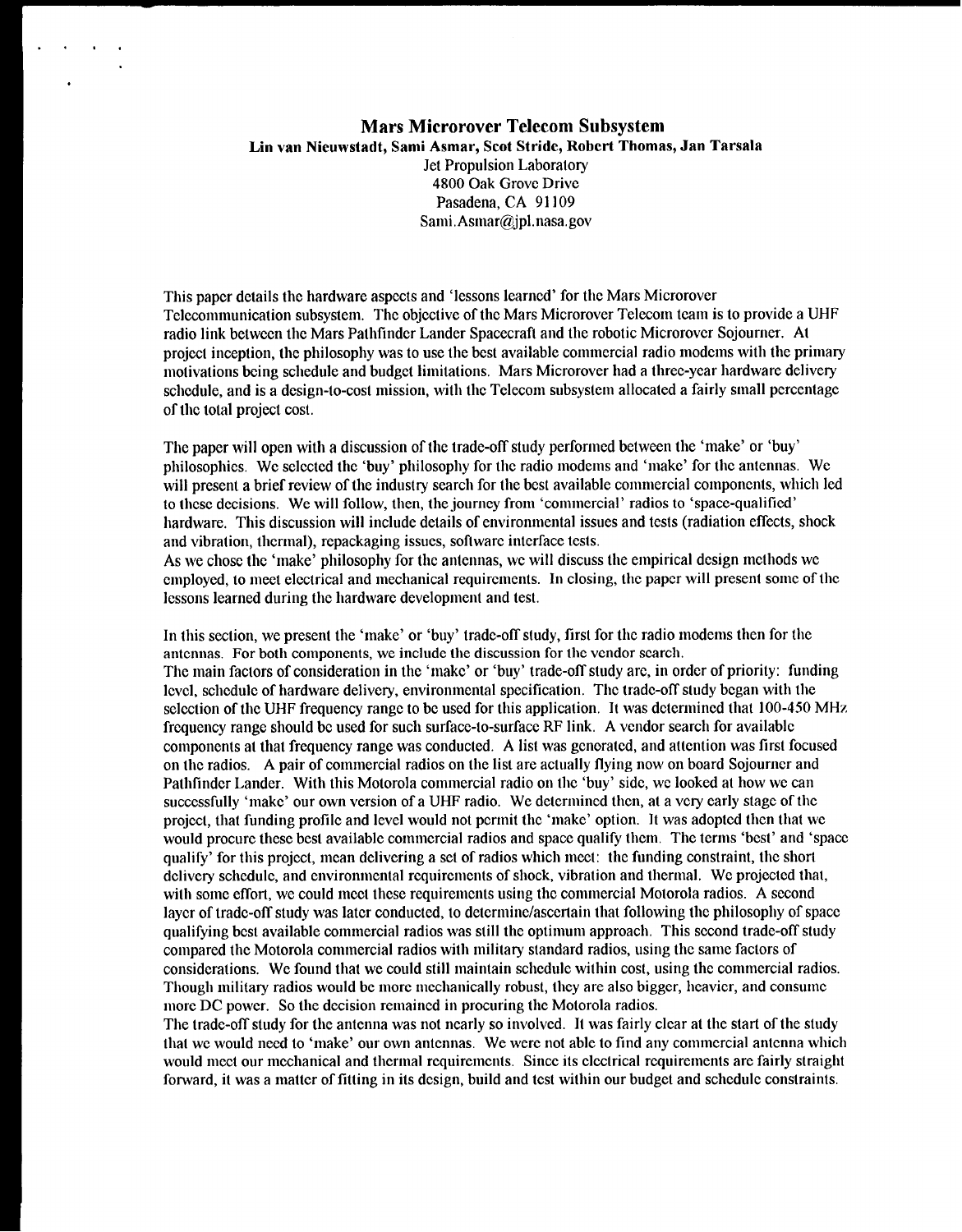Now we have come to describing the journey from commercial radio modems to flight qualified units, and the design, build and test procedure of the antennas. We begin with the environmental requirements for the Telecom hardware. Then we will provide further details of the hardware, first the radio modems, followed by the antennas.

During the Martian surface operations, the radios are predicted to sec temperatures from -40C to +40C, since they will reside inside a warm electronic box. The antennas may see temperatures from -95C to +20C. The predicted acoustics levels are:

| $PSD(G^2/HZ)$ |
|---------------|
| 0.002(3.4g)   |
| 0.04(30g)     |
| 0.04(72g)     |
| 0.002(34g)    |
|               |

Shock tests to satisfy the specification level of 50Hz 50g for the radio modem was done at the Microrover system level acoustic tests.

### **(add Figure AA from IOM 3363-94-064, the predicted acoustic levels)**

As for the radiation environment, the mission is conducted during a minimum solar activity. The total dose levels for the mission is <200rads. With these requirements, we developed the environmental test procedures. This paper will focus mainly on the environmental tests of the radios, since the antennas' tests were done together with the mechanical subsystem.

Perhaps the most challenging consequence of selecting commercial radios is the radiation susceptibility of its components. Parallel with the trade-off studies, we performed a radiation susceptibility analysis test. We found early on, that the CMOS components are susceptible to single event latch up. A series of radiation tests conducted, verified this condition. The results from these tests also led to a solution. Though these radios will latch up when subjected to low level radiation, they recover upon DC power cycling. Thus on the Microrover, its software checks regularly for this latched radio condition; the radio's current will abnormally change during latch up. Should a latch is detected, the radio is power cycled automatically and the latch-up occurrence is recorded and reported. On the Lander, a hardware current detector is added to the power converter board of the radio modems. This circuit will automatically power cycle the radio if it detects a high current level for longer than the normal transmit period of the radio.

With the radiation issue resolved, a batch of radios were procured, as candidates for flight hardware. The only requirement we put on the manufacturer is that these radios should all come from the same commercial production lot. Once they were received at JPL, they were subjected to a thermal and electrical screening test. All thirty radios went through a thermal burn in, powered on in Standby mode:

-55C to +60C, 1atm, 6 cycles, 60C/hour rate

30 minute dwell at +60C, no dwell at -55C

48 hour dwell at +60C

The purpose for this thermal burn in was to screen out commercial workmanship defects. After the thermal burn in, they were electrically tested at -30C. At the end of this screening test, we did note a degradation in electrical performance on four of the thirty radios. The rest of the radios were then ranked, based on their overall electrical performance. Two radios were selected as the flight pair, two as their spares, two as qualification test units, one for SIM vehicle (System Integration Model) and one for SIM spare. These arc the eight radios which were repackaged to flight quality.

The repackaging philosophy we selected to follow was, to keep the radios as close to their original forms as possible, replacing and adding only the necessary items. To be specific, we wanted to make sure that the electrical performance of the radios is not altered. But wc did want to make certain that these radios will withstand thermal cycles, shock  $\&$  vibration conditions. After much discussion, we came up with the following plan: replace all plastic connectors and switch with soldered-in wire jumpers; replace fuse with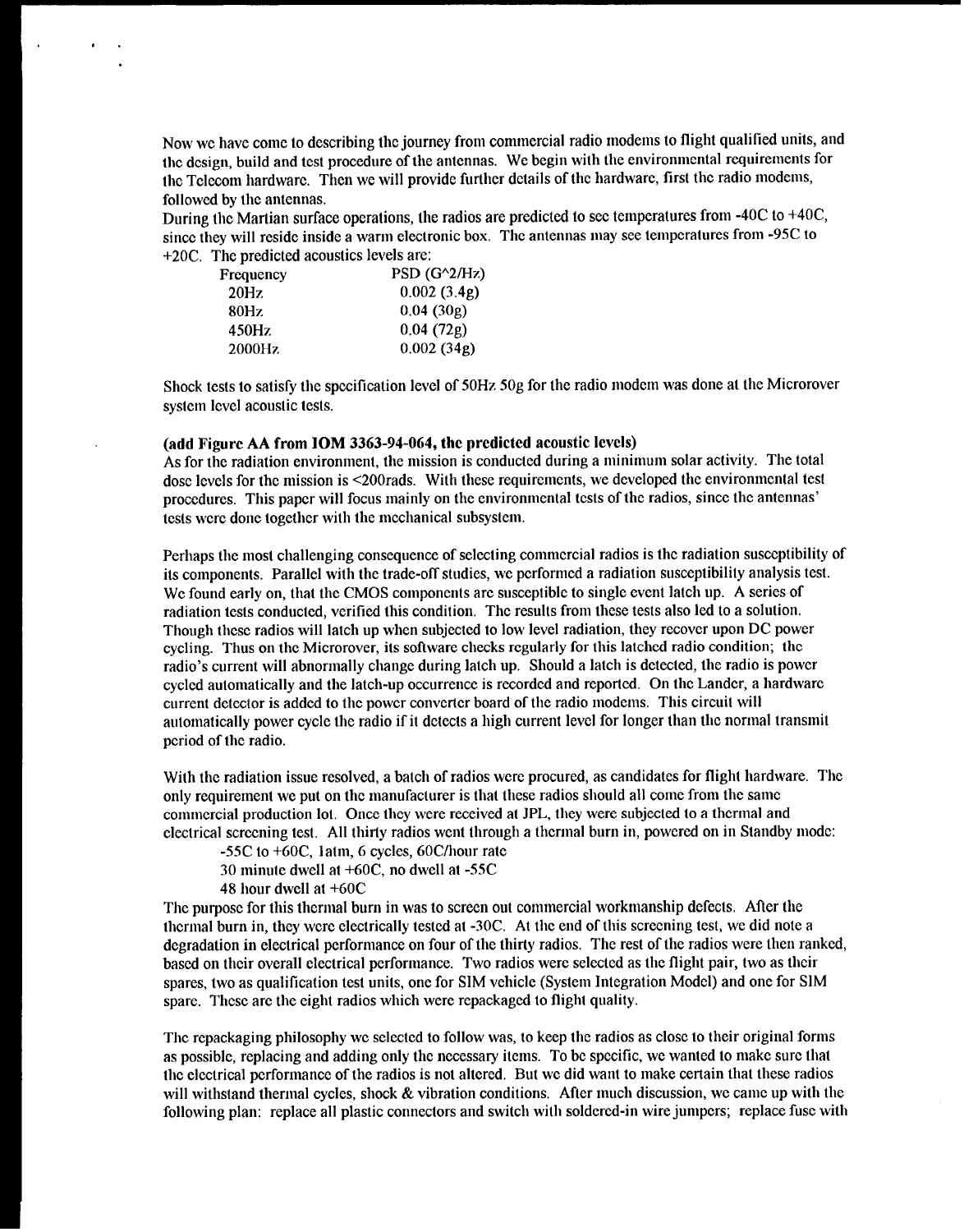a jumper wire; pot/stake down all variable components; mount the radio boards on JPL built stainless steel frames; add heaters and temperature sensors; replace commercial grade RF connector with more reliable SMA connectors; wrap the assembly with fiber glass - Aluminum tape - fiber glass sandwich cover, replacing the heavier commercial metal casing, for weight reduction.

By not doing too much alterations to these radios, wc argue that wc did increase their mechanical integrity while maintained their electrical performance, We weighted each proposed alteration from original commercial state, against the risk of actually performing that altering assembly procedure. If the assembly process carries too high of a risk for damaging the radio boards, then the alteration was voted against.

# **(add photos of repackaged radios, perhaps somehow show the prc-packaging and post-packaging photos, a photo of the wrapped radio)**

Immediately after they were repackaged, the radios went through an electrical health test. All eight of them passed this post packaging health check. The radios were then put through a series of thermal and vibration tests. All radios were subjected to the flight acceptance level environmental tests specified above. The two qualification units were subjected to a more severe thermal cycle and higher vibration levels. Following each environmental tests, the radios were checked for their electrical performance. They all passed the environmental tests as verified by their electrical performance.

#### **(how much data do wc want to show here?)**

 $\overline{a}$ 

In parallel with the radio modems work, was the antenna development effort. This section will focus on the antennas design, build and field tests, since all of the environmental tests were done by the mechanical subsystem as part of the integrated Microrover assembly tests. We will report on the final tuning of the antennas, but first the requirements for the antennas. The goal was to deliver one Rover and one Lander antenna, which are inexpensive to fabricate and test, have mechanically simple deployment scheme, and low mass. The ultimate goal is to simply maintain RF link between Sojourner and the Lander via the antennas. The primary mission has a distance requirement of but approximately 10 meters radius, which means a low gain antenna would suffice.

We decided then on a monopole antenna design, with:

 $Fc = 459.7 \text{ MHz}$  $BW > 25KHz$  $VSWR < 2:1$ Gain O-ldB Weight < 100grams

A monopole antenna was the logical choice because at this frequency, it is simple to manufacture, easily implemented/mounted on the mobile Rover, gives the smallest amount of solar panel shading and can be made as light as the raw materials allow.

The antenna is a linearly polarized radiating quarter-wavelength monopole, achieved by removing the outer copper coaxial ground of a semi-rigid cable. The transmission line feeding the monopole is balanced using traditional methods. Breadboard antennas were built and mounted on RF mock-ups of the MPF Lander and Rover. We performed a series of field tests at the JPL antenna range, using these mockups to tune the antennas performance. At this frequency, the dimensions and shape of the spacecraft and vehicle play a major role in the antennas performance. All of the antenna tuning was done empirically to determine the optimum physical length. Following these field tests, we went through a couple of design iterations to develop a tuning scheme for these antennas, so that final tuning on the flight hardware can be done easily. Once the flight antennas were built, we performed final electrical tuning on the Rover SIM vehicle and on the Lander flight spacecraft.

**(add mechanical drawings of antennas, some combination of drawing numbers: 10159480, 101S9488, 10159489, final VSWR plot from antenna on SIM vchiclc as an example of how the matched antenna response looks Iikc)**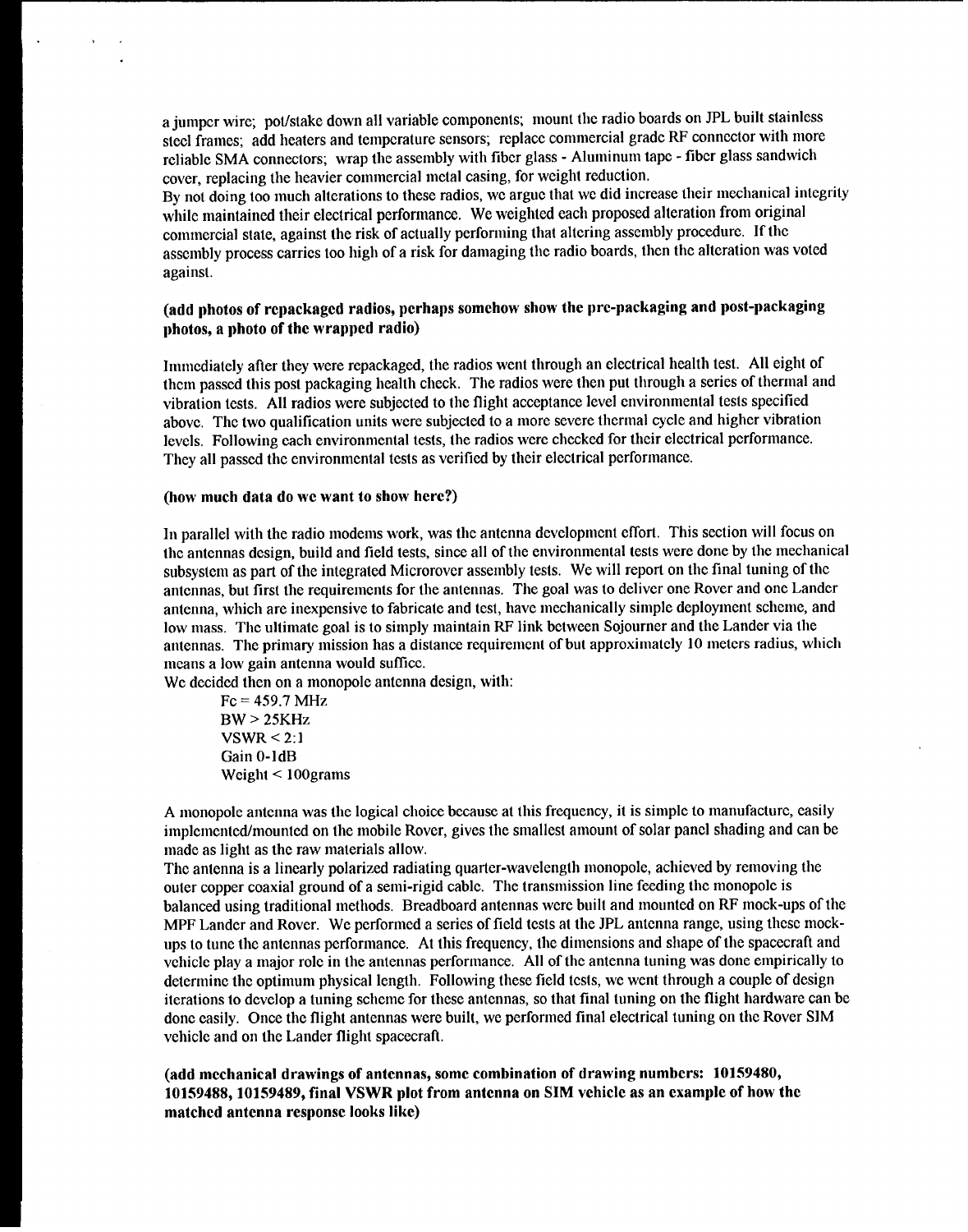### **Draft ideas for the 'lessons Icarncd' closing paragraph:**

- looking back, going with commercial radios was still the best choice for the funding profile and the short delivery schedule constraints

- wc could have put more effort in coming up with a method of testing the "best pair" of radios, rather than the ranking process based on individual radios' performance. wc encountered the low temperature higher BER than required.

- BER, i.e., link performance was not set until very late in the game, as flight hardware was going through final electrical tests. we never really sought support from the Telecom systems folks to help with link analysis, until it was very late in the game.

- with a short delivery flight project, interfaces must be determined/negotiated early: the problem with the DCD glitch would have been discovered much earlier had the software interface with the Lander's AIM computer been tested earlier in the project phase.

- fllture Telecom hardware for similar application will benefit from the advances in wireless LAN, personal communication systems (wireless world in general).

- frequency assignments were handled properly early on, which is important to note for future projects, should they want to usc commercial hardware. NASA and the commercial world tend to have exclusive frequency allocations.

We have presented the hardware implementation philosophies, design and repackaging details and environmental test results. As closing remarks, we offer a few "lessons learned' thought and comments on future UHF Telecom subsystems. Right up to launch, we maintained that selecting commercial radios for this project application remained our best option. We met the ultimate goal of delivering a function, not fancy, UHF radio link, within budget. We had twenty-four months turn around to produce flight hardware from commercial radios and deliver antennas we made in house.

We had plenty to learn as the project progressed. With such a short delivery flight project, it is particularly critical to set/determine all subsystem interfaces and requirements early. For one, we did tackle the radiation effects early, but we did not address the BER requirement. Secondly, while we established good digital interfaces/tests with the Microrover software team, we did notiwere not able to establish similar relations with the Lander sofiware team.

The consequence of not having a solid ER requirement early, was less motivation to test RF link performance between flight candidate radios. All throughout thermal screening, pre/post packaging, post vibration health checks, the radios were tested with a 'control' radio. all RF link was established between the flight radios and this one 'control' radio. The flight radios' performance were ranked based on such RF link test scenario. What we found during the final thermal acceptance test, when we had the flight radio pairs communicating to each other, the flight spare radios with each other (second pair) and the qualification radios to each other (third pair), was that the third pair showed a better performance over temperature than the second pair of radios. Serendipitously, the flight pair showed the best performance. The lesson is, we should have tried harder to come up with a way to find the best pair of radios. We did give it a brief thought, but were quickly discouraged by the thought of testing each radios, paired up with the other twenty-nine candidate units. The amount of test time it would take, was simply impractical. The consequence of not establishing good interface tests/agreement with the Lander software team was a bit more severe. In April 1996, seven months prior to launch, when all hardware were in final environmental acceptance tests, wc stumbled into a communication 'glitch' at the digital interface to the Lander computer. The UHF communication protocol is setup with the Rover as the 'master' of the communication link. With the Lander serving as the 'slave' of this communication link, it relies on the data carrier detect line to be activated. When this DCD line becomes activated, the Lander expects to see data. If data is not received, it immediately responds to the Rover with a 'no acknowledge.' Some of the very sensitive radios, however, will show false DCD triggering. This cases undesired communication response from the Lander. Once this undesired response of 'no acknowledge' is initiated by the Lander,

 $\overline{\phantom{0}}$